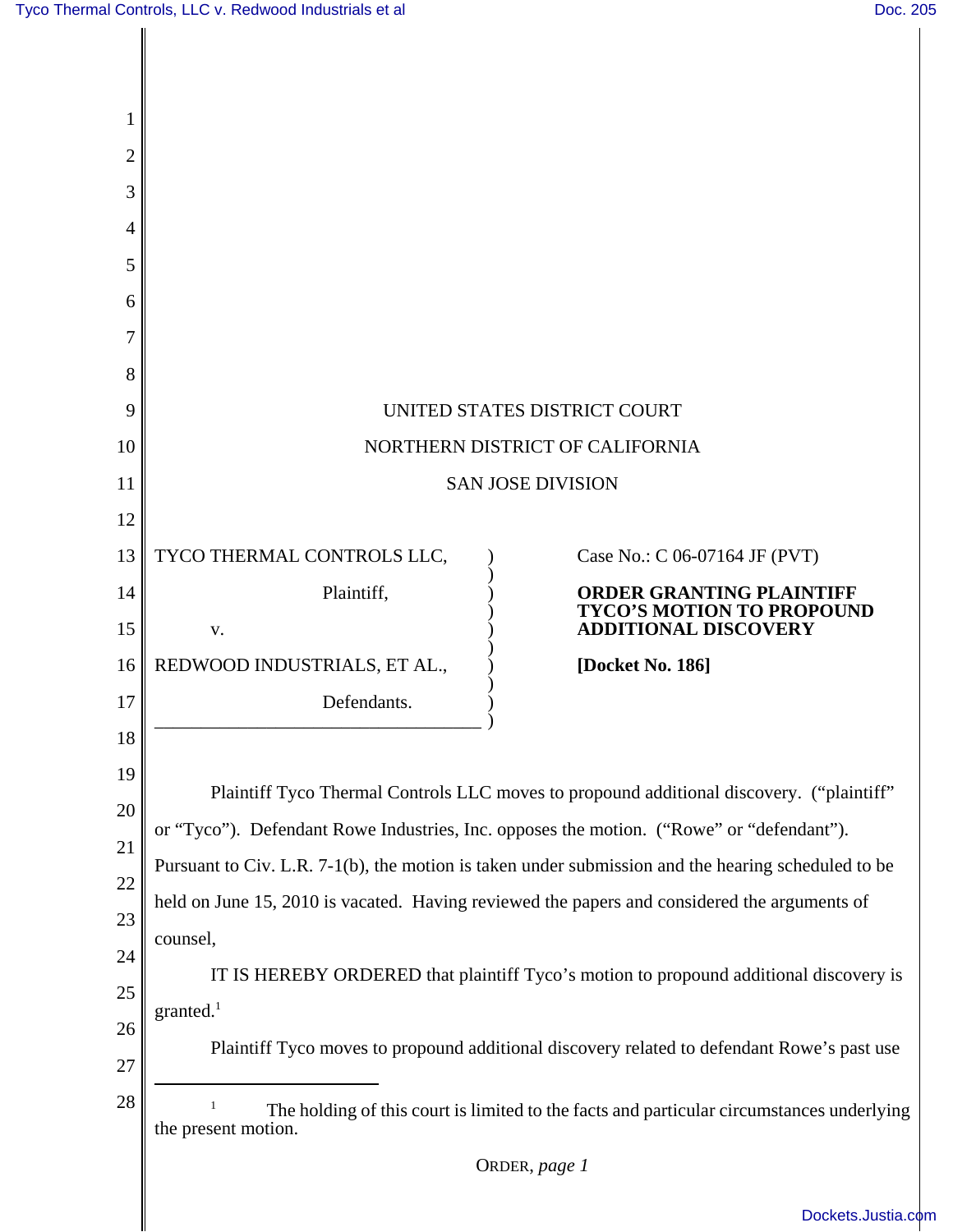| $\mathbf{1}$   | of polychlorinated biphenyls (or PCBs) at an industrial site located at 2201 Bay Road in Redwood                                             |  |  |  |
|----------------|----------------------------------------------------------------------------------------------------------------------------------------------|--|--|--|
| $\overline{2}$ | City, CA. (the "site"). Plaintiff Tyco is the current owner of the site and defendant Rowe's                                                 |  |  |  |
| 3              | predecessors-in-interest (including Hill Magnetics, Hill Industries, Pacific Transformer, and                                                |  |  |  |
| 4              | Coleman Cable and Wire Company) manufactured electrical transformers and were prior tenants                                                  |  |  |  |
| 5              | there. Their tenancy spanned from 1965 to 1973, The parties dispute whether defendant Rowe is                                                |  |  |  |
| 6              | responsible for PCB contamination at the site. On December 29, 2009 (and following the discovery                                             |  |  |  |
| 7              | cut-off), defendant Rowe produced 300 additional documents. Plaintiff Tyco alleges that some of                                              |  |  |  |
| 8              | the documents reference storms which caused roof leaks and water pooling at the site in the late                                             |  |  |  |
| 9              | 1960s. "The leaks and water pooling are potentially relevant to the origin and migration of PCBs at                                          |  |  |  |
| 10             | the Site, which is a contested issue between Rowe Industries, Inc. ("Rowe") and Tyco." Mot. at 3.                                            |  |  |  |
| 11             | Specifically, plaintiff Tyco moves to propound additional requests for admissions and                                                        |  |  |  |
| 12             | interrogatories to Rowe regarding the delivery, storage, use, and disposal of PCBs in light of facts                                         |  |  |  |
| 13             | disclosed by the newly produced documents. Discovery has since closed and plaintiff Tyco has                                                 |  |  |  |
| 14             | already propounded at least 25 interrogatories on defendant Rowe. The district court has advised the                                         |  |  |  |
| 15             | parties that they may seek additional discovery by agreement or at the discretion of the Magistrate                                          |  |  |  |
| 16             | Judge. ("April 15, 2010 Order"). A trial date has not yet been set.                                                                          |  |  |  |
| 17             | In support of its motion, plaintiff Tyco notes that the district court has allowed for the further                                           |  |  |  |
| 18             | deposition of Roland Lampert, the deposition of another Monsanto (now known as Pharmacia                                                     |  |  |  |
| 19             | Corporation) employee to authenticate certain shipping documents, additional soil tests for PCBs at                                          |  |  |  |
| 20             | the site, and the commencement of soil excavation in or around the summer. Plaintiff Tyco also                                               |  |  |  |
| 21             | notes that the April 15, 2010 Order states as follows:                                                                                       |  |  |  |
| 22             | Finally, in light if the unknown trial date, late-produced documents,<br>newly-discovered facts and recent excavation at the Site, any party |  |  |  |
| 23             | may seek additional discovery by agreement or at the discretion of<br>Magistrate Judge Trumbull.                                             |  |  |  |
| 24             |                                                                                                                                              |  |  |  |
| 25             | April 15, 2010 Order at 10.                                                                                                                  |  |  |  |
| 26             | Defendant Rowe opposes the motion on the grounds that good cause has not been shown.                                                         |  |  |  |
| 27             | First, plaintiff should have exercised diligence and propounded this same discovery long ago.                                                |  |  |  |
| 28             | Because plaintiff has the burden to prove the CERCLA claim, it could have served the discovery                                               |  |  |  |
|                |                                                                                                                                              |  |  |  |
|                | ORDER, page 2                                                                                                                                |  |  |  |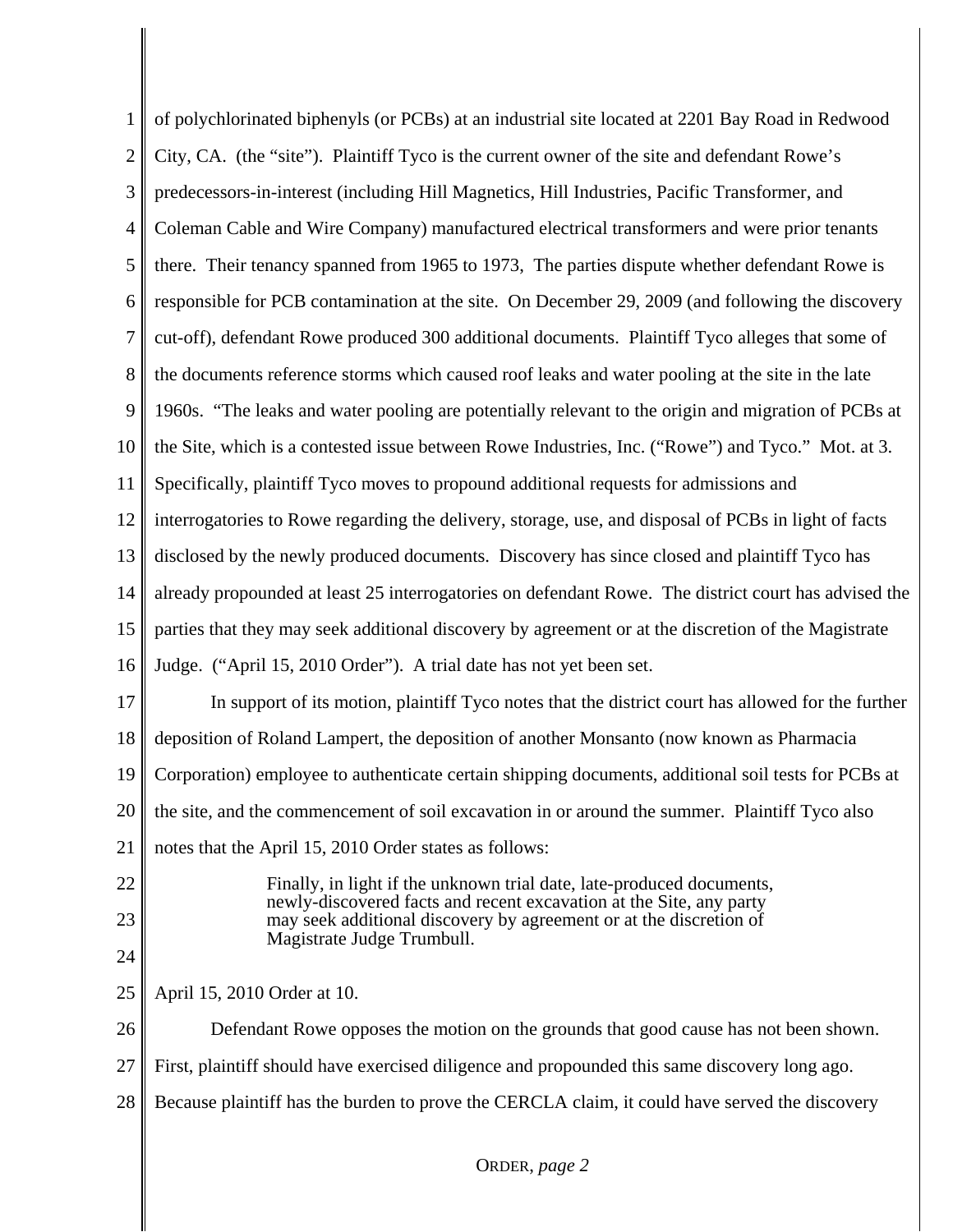| 1                                                                                                                | well-before the discovery cut-off on November 9, 2009. Second, defendant Rowe states that it has                                                                                                                                                                                                                                                                                                                                                                         |  |  |  |
|------------------------------------------------------------------------------------------------------------------|--------------------------------------------------------------------------------------------------------------------------------------------------------------------------------------------------------------------------------------------------------------------------------------------------------------------------------------------------------------------------------------------------------------------------------------------------------------------------|--|--|--|
| $\overline{2}$                                                                                                   | produced "all known relevant documents." And "[i]t has no known further responsive information                                                                                                                                                                                                                                                                                                                                                                           |  |  |  |
| 3                                                                                                                | or documents to plaintiffs proposed requests, and therefore, none of the requests will lead to relevant                                                                                                                                                                                                                                                                                                                                                                  |  |  |  |
| $\overline{4}$                                                                                                   | evidence." Opp. at 1.                                                                                                                                                                                                                                                                                                                                                                                                                                                    |  |  |  |
| 5                                                                                                                | "A schedule may be modified only for good cause and with the judge's consent." Fed. R.                                                                                                                                                                                                                                                                                                                                                                                   |  |  |  |
| 6                                                                                                                | Civ. P. $16(b)(4)$ . The court considers the following factors:                                                                                                                                                                                                                                                                                                                                                                                                          |  |  |  |
| 7<br>8<br>9<br>10                                                                                                | $(1)$ whether trial is imminent; $(2)$ whether the request is opposed; $(3)$ whether the<br>non-moving party would be prejudiced; (4) whether the moving party was diligent in<br>obtaining discovery within the guidelines established by the court; $(5)$ the<br>foreseeability of the need for additional discovery in light of the time allowed for<br>discovery by the district court, and (6) the likelihood that the discovery will lead to<br>relevant evidence. |  |  |  |
|                                                                                                                  | April 15, 2010 Order at 8 (citing Bleek v. Supervalu, Inc., 95 F.Supp.2d 1118, 1120 (D. Mont.                                                                                                                                                                                                                                                                                                                                                                            |  |  |  |
| 11                                                                                                               | 2000), citing U.S. ex rel. Schumer v. Hughes Aircraft Co., 63 F.3d 1512, 1526 (9th Cir. 1995), cert.                                                                                                                                                                                                                                                                                                                                                                     |  |  |  |
| 12<br>13                                                                                                         | granted in part, 519 U.S. 926, judgment vacated on other grounds, 520 U.S. 939 (1997), citing                                                                                                                                                                                                                                                                                                                                                                            |  |  |  |
|                                                                                                                  | Smith v. United States, 834 F.2d 166, 169 (10th Cir. 1987)). "Whether to reopen discovery rests in                                                                                                                                                                                                                                                                                                                                                                       |  |  |  |
| 14<br>the court's sound discretion." Id. (citing Bleek, 95 F.Supp.2d at 1120, citing U.S. ex rel. Schumer,<br>15 |                                                                                                                                                                                                                                                                                                                                                                                                                                                                          |  |  |  |
| 16                                                                                                               | 63 F.3d at 1526).                                                                                                                                                                                                                                                                                                                                                                                                                                                        |  |  |  |
| 17                                                                                                               | As an initial matter, trial is not imminent here. The prior trial date was vacated and a new                                                                                                                                                                                                                                                                                                                                                                             |  |  |  |
| 18                                                                                                               | trial date has not yet been set. And although defendant Rowe opposes the motion, it has not shown                                                                                                                                                                                                                                                                                                                                                                        |  |  |  |
| 19                                                                                                               | any prejudice to result from having to respond to the proposed newly propounded discovery.                                                                                                                                                                                                                                                                                                                                                                               |  |  |  |
| 20                                                                                                               | Plaintiff Tyco states that it had previously sought the additional discovery and was stymied by the                                                                                                                                                                                                                                                                                                                                                                      |  |  |  |
| 21                                                                                                               | lack of percipient witnesses. Indeed, the parties had stipulated to take certain depositions after the                                                                                                                                                                                                                                                                                                                                                                   |  |  |  |
| 22                                                                                                               | discovery cut-off. Plaintiff Tyco now explains that it seeks to propound written discovery rather                                                                                                                                                                                                                                                                                                                                                                        |  |  |  |
| 23                                                                                                               | than undertake costly (and likely futile) depositions. Having reviewed the discovery requests, the                                                                                                                                                                                                                                                                                                                                                                       |  |  |  |
| 24                                                                                                               | court finds it likely that the proposed discovery will lead to relevant evidence. Therefore, plaintiff                                                                                                                                                                                                                                                                                                                                                                   |  |  |  |
| 25                                                                                                               | Tyco has shown good cause to propound the additional discovery. Accordingly, plaintiff Tyco's                                                                                                                                                                                                                                                                                                                                                                            |  |  |  |
| 26                                                                                                               | motion is granted. Defendant Rowe shall respond to the discovery within 30 days of service of the                                                                                                                                                                                                                                                                                                                                                                        |  |  |  |
| 27                                                                                                               |                                                                                                                                                                                                                                                                                                                                                                                                                                                                          |  |  |  |
| 28                                                                                                               |                                                                                                                                                                                                                                                                                                                                                                                                                                                                          |  |  |  |
|                                                                                                                  |                                                                                                                                                                                                                                                                                                                                                                                                                                                                          |  |  |  |